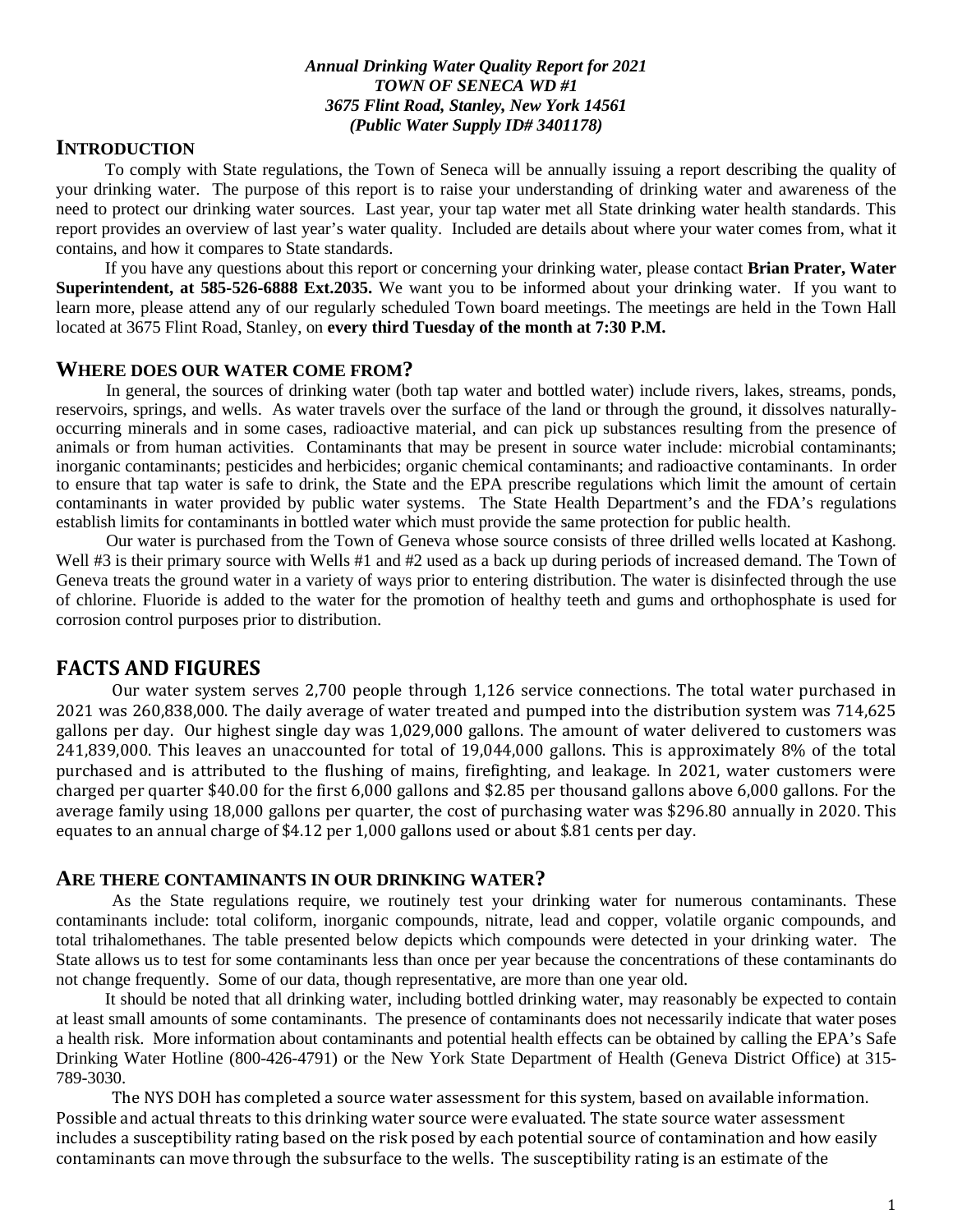potential or contamination of the source water, it does not mean that the water delivered to consumers is, or will become contaminated. See section "Are there contaminants in our drinking water?" for a list of the contaminants that have been detected. The source water assessments provide resource managers with additional information for protecting source waters into the future.

 As mentioned before, our water is derived from 3 drilled wells. The source water assessment has rated these wells as having a medium-high susceptibility to microbials, nitrates, metals, herbicides and pesticides, petroleum products, halogenated solvents, and other industrial contaminants. Susceptibility to enteric viruses was found to be high. These ratings are due primarily to the close proximity of residential development to the wells, and that the wells draw from an unconfined aquifer with high hydraulic conductivity. While nitrates (and other inorganic contaminants) were detected in our water, it should be noted that all drinking water, including bottled drinking water, may be reasonably expected to contain at least small amounts of some contaminants from natural sources. The presence of contaminants does not necessarily indicate that the water poses a health risk. Please note that, while the source water assessment rates our well as being susceptible to microbials, our water is disinfected to ensure that that the finished water delivered into your home meets the New York State drinking water standards for microbial contamination.

 County and state health departments will use this information to direct future source water protection activities. These may include water quality monitoring, resource management, planning, and education programs. A copy of the assessment, including a map of the assessment area, can be obtained by contacting us, as noted below.

| <b>Table of Detected Contaminants</b> |                 |                   |                                           |                          |                  |                                     |                                                                                                                                     |  |  |  |  |  |
|---------------------------------------|-----------------|-------------------|-------------------------------------------|--------------------------|------------------|-------------------------------------|-------------------------------------------------------------------------------------------------------------------------------------|--|--|--|--|--|
| Contaminant                           | Viola-<br>tion? | Date of<br>Sample | Level<br>Detected<br>(Avg/Max)<br>(Range) | Unit<br>Measure<br>-ment | <b>MCLG</b>      | Regulatory Limit<br>(MCL, TT or AL) | Likely Source of Contamination                                                                                                      |  |  |  |  |  |
| <b>Inorganic Contaminants</b>         |                 |                   |                                           |                          |                  |                                     |                                                                                                                                     |  |  |  |  |  |
| <b>Nitrate</b>                        | N <sub>0</sub>  | 8/13/21           | 1.1                                       | Mg/l                     | 10               | $MCL = 10$                          | Runoff from fertilizer use; leaching<br>from septic tanks, sewage; erosion of<br>natural deposits.                                  |  |  |  |  |  |
| <b>Barium</b>                         | N <sub>0</sub>  | 3/21/19           | 76.9                                      | Ug/l                     | $\overline{2}$   | $MCL = 2$                           | Discharge of drilling wastes; discharge<br>from metal refineries; erosion of<br>natural deposits.                                   |  |  |  |  |  |
| <b>Fluoride</b>                       | N <sub>O</sub>  | Monthly<br>2021   | 0.8<br>$(0.7 - 1.0)$                      | Mg/l                     | N/A              | $MCL = 2.2$                         | Erosion of natural deposits; water<br>additive which promotes strong teeth;<br>discharge from fertilizer and<br>aluminum factories. |  |  |  |  |  |
| <b>Total Coliform</b>                 | N <sub>O</sub>  | Monthly<br>2021   | None                                      | Present/<br>Absent       | $\theta$         | $\bf{0}$                            | Naturally present in environment.                                                                                                   |  |  |  |  |  |
| Sodium                                | N <sub>O</sub>  | 8/13/21           | 32.9                                      | Mg/l                     | $\boldsymbol{0}$ | No Designated<br>Limits<br>***      | Naturally occurring, road salt, water<br>softeners and animal waste.                                                                |  |  |  |  |  |
| Copper                                | N <sub>O</sub>  | 9/2021            | 387.4<br>$(44.2 -$<br>1510)               | Mg/l                     | 1.3              | $AL = 1.3$                          | Corrosion of household plumbing<br>systems; erosion of natural deposits;<br>leaching from wood preservatives.                       |  |  |  |  |  |
| Lead                                  | N <sub>0</sub>  | 9/2021            | 1.26<br>$(0.0-16.3)$                      | Ug/l                     | 15               | $AL = 0.015$                        | Corrosion of household plumbing<br>systems; erosion of natural deposits.                                                            |  |  |  |  |  |
| Pfos/Pfoa                             | N <sub>0</sub>  | Feb-May<br>Aug    | < 1.9                                     | Ng/l                     | N/A              | $Ng/l=10$                           | Released into environment from<br>widespread use commercial and<br>industrial applications.                                         |  |  |  |  |  |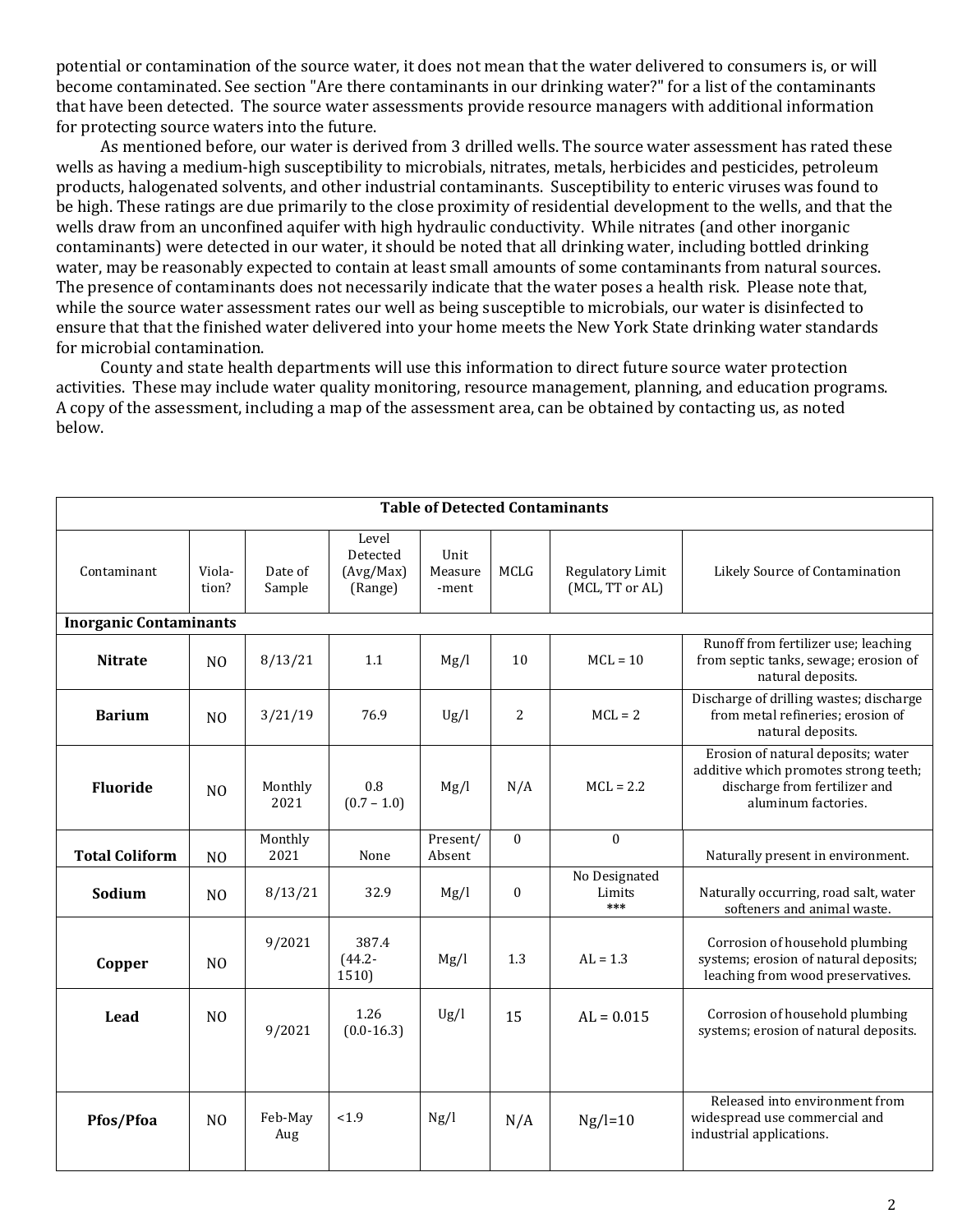| <b>Volatile Organic Contaminants</b> |                |                 |                           |       |              |                            |                                                                                     |  |  |  |  |
|--------------------------------------|----------------|-----------------|---------------------------|-------|--------------|----------------------------|-------------------------------------------------------------------------------------|--|--|--|--|
| THM's<br><b>(trihalomethanes)</b>    | N <sub>0</sub> | 2021<br>Stage 2 | $37.8**$<br>$(35.6 - 40)$ | Ug/l  | $\mathbf{0}$ | $MCL = 80$                 | A byproduct of drinking water<br>disinfection, needed to kill harmful<br>organisms. |  |  |  |  |
| HAA5<br>(haloacetic acids)           | N <sub>0</sub> | 2021<br>Stage 2 | $5.55**$<br>$(5.4 - 5.7)$ | Ug/l  | $\mathbf{0}$ | $MCL = 60$                 | A byproduct of drinking water<br>disinfection, needed to kill harmful<br>organisms. |  |  |  |  |
| <b>Asbestos</b>                      | N <sub>0</sub> | 8/19/20         | N/D                       | Um    | <b>NA</b>    | $MFL > 10$ um in<br>length | Fibers from Asbestos mains.                                                         |  |  |  |  |
| <b>Radiological Contaminants</b>     |                |                 |                           |       |              |                            |                                                                                     |  |  |  |  |
| <b>Gross Alpha</b>                   | N <sub>0</sub> | 8/31/17         | $1.78 +/-$<br>1.67        | pCi/L | $\mathbf{0}$ | $MCL = 15$                 | Erosion of natural deposits.                                                        |  |  |  |  |
| Radium 226                           | N <sub>O</sub> | 8/31/17         | $0.904 +/-$<br>0.474      | pCi/L | $\Omega$     | $MCL = 5$                  | Erosion of natural deposits.                                                        |  |  |  |  |
| Radium 228                           | N <sub>O</sub> | 8/31/17         | $0.590 +/-$<br>0.352      | pCi/L | $\mathbf{0}$ | $MCL = 5$                  | Erosion of natural deposits.                                                        |  |  |  |  |

**Notes:** \* The level presented represents the 90th percentile of the 20 sites tested. A percentile is a value on a scale of 100 that indicates the percent of a distribution that is equal to or below it. The 90th percentile is equal to or greater than 90% of the copper values detected at your water system. In this case, 20 samples were collected at your water system and the 90th percentile value was 0.00170 mg/l for lead and 0.893 mg/l for copper. The action level for lead and copper was not exceeded at any of the sites tested.

\*\* THM/HAA5 levels represents the highest locational running annual average calculated from data collected.

**\*\*\*** Water containing more than 20 mg/L of sodium should not be used for drinking by people on severely restricted sodium diets. Water containing more than 270 mg/L of sodium should not be used for drinking by people on moderately restricted sodium diets.

#### **Definitions:**

*Maximum Contaminant Level*(MCL): The highest level of a contaminant that is allowed in drinking water. MCLs are set as close to the MCLGs as feasible.

*Maximum Contaminant Level Goal* (MCLG): The level of a contaminant in drinking water below which there is no known or expected risk to health. MCLGs allow for a margin of safety.

*Maximum Residual Disinfectant Level* (MRDL): The highest level of disinfectant allowed in drinking water. There is convincing evidence that addition of disinfectant is necessary for control of microbial contaminants

*Maximum Residual Disinfectant Level Goal* (MRDLG): The level of drinking water disinfectant below which there is no known or expected risk to health. MRDLGs do not reflect the benefits of the use of disinfectants to control microbial contamination.

*Action Level*(AL): The concentration of a contaminant which, if exceeded, triggers treatment or other requirements which a water system must follow.

*Non-Detects* (ND): Laboratory analysis indicates that the constituent is not present.

*Milligrams per liter* (mg/l): Corresponds to one part of liquid in one million parts of liquid (parts per million - ppm). *Micrograms per liter* (ug/l): Corresponds to one part of liquid in one billion parts of liquid (parts per billion - ppb). *Million Fibers per Liter* (MFL): A measure of the presence of asbestos fibers that are longer than 10 micrometers. *Picocuries per liter (pCi/L)*: picocuries per liter is a measure of radioactivity in water.

## **IS OUR WATER SYSTEM MEETING OTHER RULES THAT GOVERN OPERATIONS?**

Our water system was in compliance with applicable State drinking water operating, monitoring and reporting requirements.

The Town of Seneca is required to monitor your drinking water for specific contaminants on a regular basis. Results of regular monitoring are an indicator of whether or not your drinking water meets health standards.

## **INFORMATION ON FLUORIDE ADDITION**

Our system is one of the many drinking water systems in New York State that provides drinking water with a controlled, low level of fluoride for consumer dental health protection. Fluoride is added to your water by the Town of Geneva before it is delivered to us. According to the United States Centers for Disease Control, fluoride is